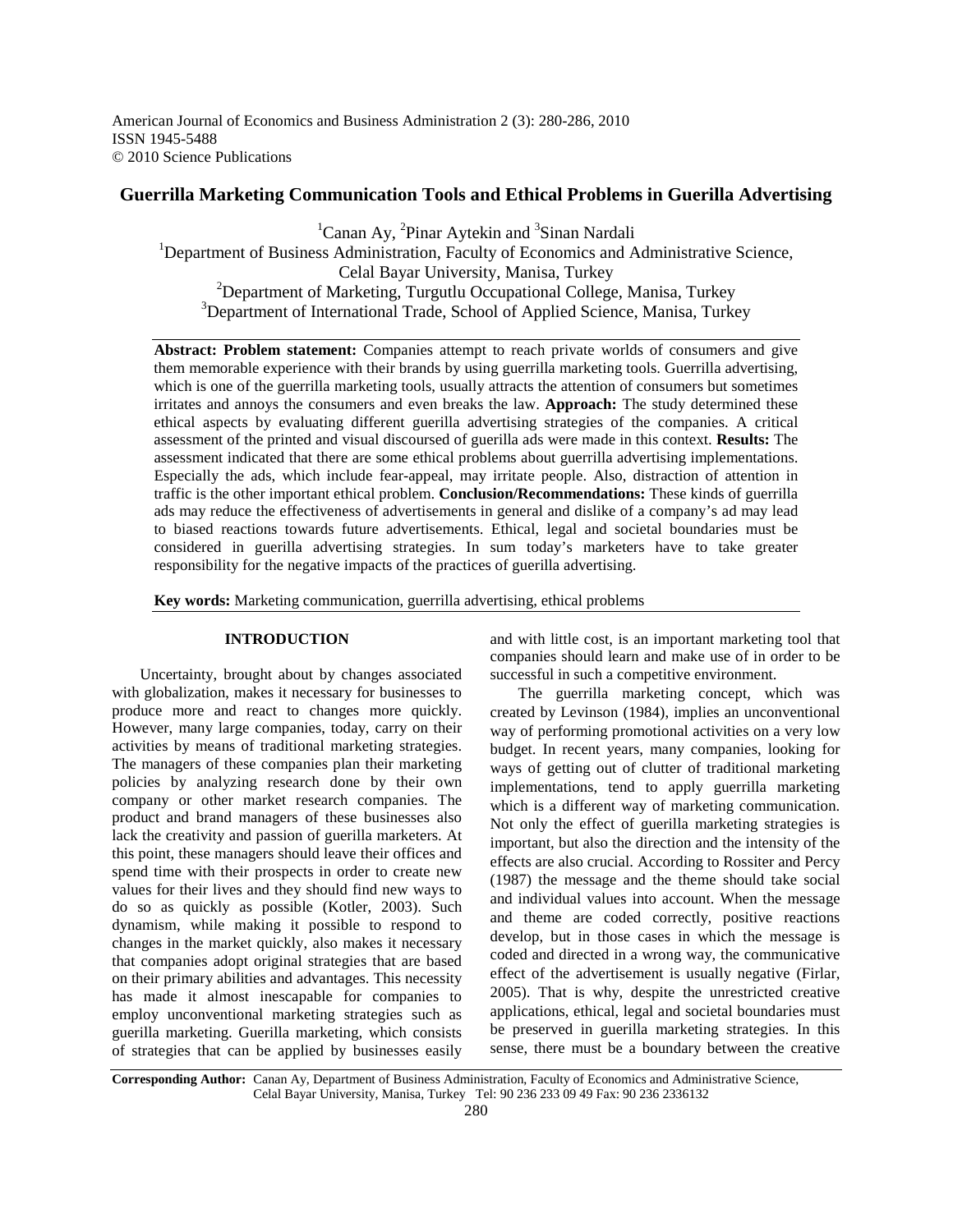strategies of guerilla marketing and its irresponsibly developed applications (Zuo and Veil, 2006; Levinson and Rubin, 1996; Wilson *et al*., 1992).

**Guerilla marketing:** Guerilla marketing is a tool that allows SME's to demoralize their rivals with small, periodical and surprising attacks, requires swift action and utilizes creativity and imagination (Tek, 1999). Through guerilla marketing, businesses aim at forming a marketing management that is dynamic, sensitive to customer needs and that is able to adapt to changes easily. Today, the increasing variety of products and services as well as their similarity negatively affect business profits.

 On the other hand, economic uncertainty, brought about by constant changes, has made it necessary to reconsider the costs of marketing activities making up a substantial portion of firms' budgets. As a response, firms have been seeking to find different, novel, effective and less costly marketing strategies. In such a context, although it resembles traditional marketing, guerilla marketing differs from such conventional approaches in terms of the ways used to reach ends and techniques that are employed and offers many advantages to those who execute it. Gallagher (2004) explains this difference as: "What matters in guerilla marketing is, rather than what the firm does to be successful but what it does to differentiate itself from its rivals and its success in reaching a broader customer potential".

**Guerilla marketing and marketing communication tools:** Currently, costs of promotion in sales are on the rise. Despite the fact that businesses spend more money on promotions, they cannot guarantee effectiveness either. The most important reason for that is the media crowd caused by new businesses that resort to promotions and advertisements to introduce their products and services to their target customers and the old businesses that increase their already existing advertising and promotional activities in an effort to compete with the new businesses. At this point, the first action to be taken by the guerilla marketer is to overcome this media crowd without increasing the costs of promotion in sales and second, increase the firm's profits not through direct sales parameters such as costpromotion-discount but by creating a difference in the perception of the study and the product.

 Marketing communication tools (such as advertising, personal selling, sales promotion and public relations) play an important role in increasing the volume and quality of communications of the businesses with their customers. Innovative implementations by guerilla marketers provide

important advantages to the businesses. However, guerilla marketing strategies that are developed without considering certain principles and especially guerilla ads cause important ethical problems. This affects the marketing efforts of businesses in a negative way.

 This study, first discusses marketing communication tools (advertising, personal selling, sales promotion and public relations) and guerilla marketing strategies and elaborates on ethical problems related to guerilla advertising. Then, some of the high profile guerilla ads examples will be evaluated.

**Guerilla advertising strategies:** The innovative and entrepreneurial spirit of guerilla marketers is mostly observed in the advertising activities of companies. Through the use of various media, tools and slogans, the guerilla marketer both differentiates the company's ads from those of its rivals to a great extent and positions its products and services distinctly in the minds of the prospects. The differentiation created by the positioning of the ad's message in the prospect's mind not only communicates its message but also ensures that the message is imprinted for a longer period. This plays an important role in the effectiveness of the ad.

 The person who is responsible from the advertising activities of the company following a guerilla marketing strategy should possess the ability to realize the company's vision. Levinson (1998), who introduced guerilla marketing concept, stressed the importance of the following principles for the advertising activities of the companies that use guerilla marketing strategies:

- By being as specific as possible, these advertisements should be persuasive and directly contribute to the company's profits
- In the case of an ad that includes a witness, the witness should be a real customer and the ad should refer to real events and real names
- The realistic goals should be communicated to the target customers in a creative way

 Adhering to these principles when developing the advertising activities enables the company that employs guerilla marketing strategy to increase its ad's effectiveness, gain new customers and increase its profits. Apart from these principles, the ethical aspect of such ads should also be taken into consideration.

**Guerilla personal selling strategies:** Personal selling is a process in which a salesperson engages in face-toface marketing in an effort to direct the existing and the potential customers to the products and/or services of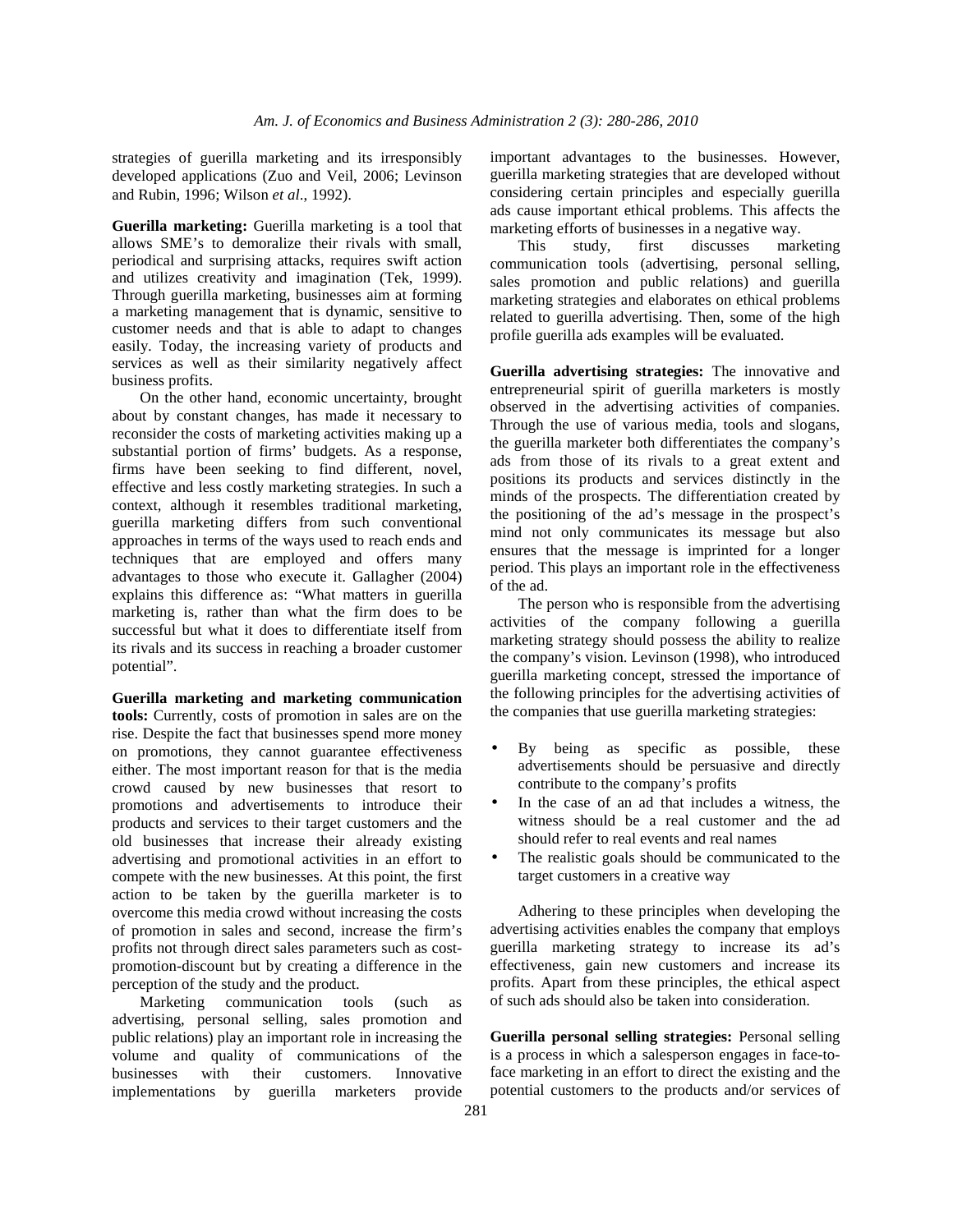the company that she represents. Meetings with the customers, informational presentations at such meetings and small gifts and presents that are intended to increase participation in and effectiveness of such activities are among the most important tools of this process (Kotler, 2005). Personal selling is crucial for companies to establish long-term and continuous relations with their customers.

 To be able to successfully apply guerilla marketing, companies need guerillas (salespersons) that would invest all their time and energy to the marketing activities of the company. Personal selling is particularly important for guerilla marketing since the salesperson is the public face of the company and first point of contact. Guerillas can be recruited either from within the company or from outside sources when needed. For companies that are planning to employ guerilla marketing strategies, training guerillas is the most important step of the strategy.

 The sincerity of the guerillas towards their customers in all matters, their entrepreneurial spirit and their intense efforts and disciplined work to provide solutions to the problems in their field leads to increased customer loyalty as the customers would not want to go anywhere else. The study itself is what motivates the guerilla in the first place. Being chosen by their customers is a reward for the guerilla. That is why; the reward of the guerilla is to satisfy the needs of more customers by engaging in business with more of them. The trust towards guerilla and her company is the guarantee of the sales that the company will make to these prospects (Levinson, 1994).

**Guerilla public relations strategies:** International Public Relations Association defines public relations as the continuous activities of public or private organizations in order to maintain the recognition, sympathy and the support of the people that the organization may have contact with. Based on this definition, we may say that public relations has three objectives: Providing comprehensive information about an activity, maintaining positive personal relations within the establishment and establishing an effective communication network (Budak and Budak, 1998). These are also the targets of the guerilla marketing process. Such that, guerillas are those people who are aware that they could increase their profits by engaging in better relations with target customers and by producing more value for them. Public relations is the main instrument both for getting to know prospects who are at the core of unconventional marketing approaches and for being able to produce economic worth for them as effectively as possible. Guerillas, by using these

activities to get in touch with more consumers and in engaging in better relations with them aim at increasing the profits. From this perspective, the foremost duty of the guerilla is to understand the characteristics and the desires of the society and the prospect he/she is in relation with and to communicate the policies and the practices she follows to the public using various communication tools.

 A smart guerilla marketer pays special attention to public relations. In case the business have been earning profits from its customers for some time, there is no harm in paying part of the profits back to the customers through public relations activities such as sponsorships (Levinson, 1998).

 An important part of public relations activities that the managements carry out is the efforts by the businesses to engage in efforts to provide solutions to the common problems of the society. The fact that the businesses want to engage in public relations activities is not enough by itself. For such efforts to be successful and effective, companies need innovative and entrepreneurial ideas of the guerillas.

**Guerilla sales promotion strategies:** Sales promotion consists of sales promotion tools such as exhibitions, premiums to salespersons, discounts and competitions in an effort to encourage prospects to buy and to increase the effectiveness of the intermediators. Through the use of these tactics, businesses aim at getting customers to take immediate action. Within the scope of integrated marketing, whereas advertising increases the effectiveness of sales promotion, personal selling and public relations support these efforts to a great extent (Kotler, 2005).

 Advertising specials and free gifts distributed in the process of sales promotion have a special place in guerilla marketing. Especially in markets where competition is intense and where it is hard to attract the attention of the consumers, sales promotion tools are used more frequently. In such cases, free gifts distributed by businesses affect all demographic groups to a great extent. Research on sales promotion shows that 40% of those who were given gifts remember the company name for at least 6 month sand 31% up to 1 year. According to a recent research, free gifts, due to increased interest on part of the customers, also lead to an increase in sales revenues (Ay and Unal, 2002). In addition, the fact that these gifts naturally lead to positive feelings among consumers is reflected not only in sales but also in the close relations of the company with customers. Guerillas aim at increasing the number of interactions with the customers and their sales through the help of these sales promotion tools (Levinson, 2009).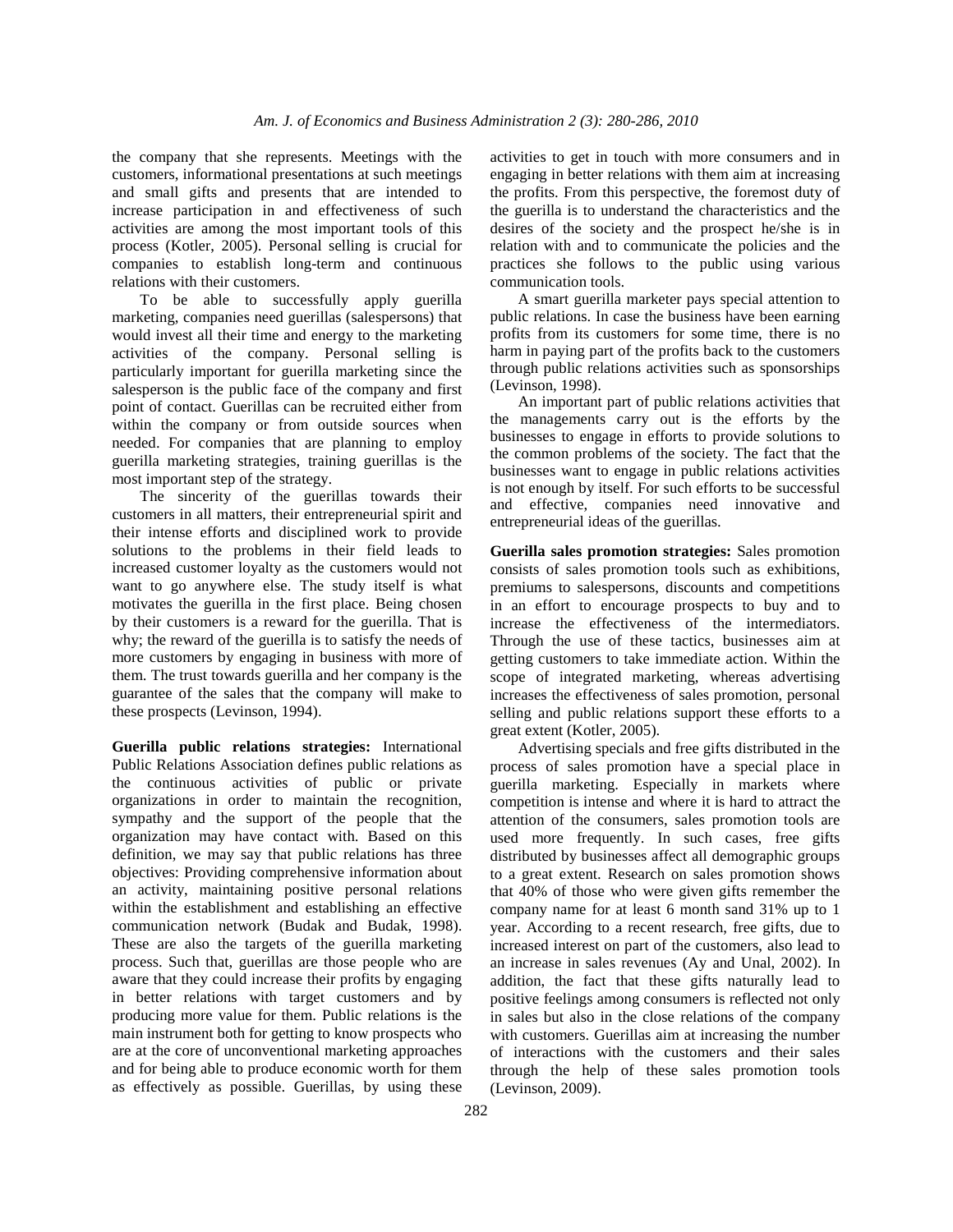**Ethical problems of guerilla advertising strategies:**  Although there are successful applications of guerilla marketing strategies and related advertisements, guerilla advertising activities that are not developed and executed properly may lead to certain ethical problems. Especially those advertisements that embrace fearappeals irritate the target consumers or those that are distracting may be ethically problematic.

 Contemporary advertisements aim at arousing the viewer's emotions. Advertisers try to arouse emotions for three purposes (Higbee, 1969):

- Emotions per se are an important benefit derived from a product or brand
- Emotions may help to communicate the benefits of a product or brand
- Emotions can directly affect attitudes

 As effective as emotion-arousing advertisement might be, its improper use may have side-effects. Hyman and Tansey (1990) refer to those emotionarousing ads that cause a group of viewers to feel extremely anxious, hostile toward others or feel a loss of self-esteem as psychoactive ads. The planning of advertising without taking into consideration such facts may lead to certain ethical problems. In such ads, the advertiser may target a specific result, or may aim at increasing product sales. Whatever the goal is, it affects and draws the attention of the audience. Such ads do not aim at entertaining the audience. They make the audience feel angry, disturbed, fearful and sad (Hyman and Tansey, 1990). Such irritating ads provoke the viewers and lead to discontent and temporary impatience. The emotions aroused are in fact worse than dislike (Aaker and Bruzzone, 1985). The aim is to evoke negative emotions such as fear or sadness rather than positive feelings of happiness, peace, or love. These factors that irritate the viewers or consumers may lead to the development of negative attitudes towards the brand.

 Some research discusses the irritation caused by the fear appeal of some ads and examines their ethical aspect. According to Duke *et al*. (1993) and LaTour and Zahra (1989), the use of fear appeals leads to negative, unwanted reactions on individual consumers. Higbee (1969) argues that too much fear-appeal leads to anxiety disorders. On the other hand, as mentioned above, fear appeals in advertisements also attract attention and intensify the persuasive power of the ad. Higbee (1969) and LaTour and Pitts (1989) find that powerful fear appeals in health and security-related products are more effective than weak fear appeals (Snipes *et al*., 1999). However, it is also crucial to decide on the right amount of fear-appeal to be used. The effectiveness of fear appeal depends more on the probability and reality of the fear rather than its extensive intensity.

 The process of the use of fear appeals in advertising has three steps. The first step consists of the design of a fearful situation in order to evoke risk perceptions and vulnerability of the individual. Marketers are in fact quite brilliant in doing this and there are interesting examples of such ads in which the fear appeal is cleverly used. The second step involves the illustration of the danger in an effort to guarantee attention. Solution is presented by alleviating the fear in the third step. Accordingly, a connection is established between fear and assurance of "protection from fear" in order to convince customers to view the recommended action. Leventhal (1970) and LaTour and Zahra (1989) presents this process in Fig. 1.

 As can be seen in the Fig. 1, emotional response follows the fear stimulant, which leads to stress. This stress leads individual to watch the recommended action. In case the recommended action is sufficient in reducing the fear and the stress, it leads to relief. This means "there is no fear". In this case, the process is completed. However, in case of failure to reduce fear, it could be possible for the danger to be denied or be ignored. This means that the process continues due to new reaction.

 Some authors have argued that increase in the number of ads with fear appeals may reduce the effectiveness of advertisements in general. For example, according to Greyser (1973), public dislike of the ad leads to the erosion of the goodwill on which public receptivity to it depends. In addition, public dislike of advertisement specific to a company may reduce the short-term and particularly, the long term effectiveness of that ad (Gallagher, 2004). At the same time, dislike of the company's ad may lead to biased reactions towards future advertisements.



Fig. 1: The fear drive model. Source: Leventhal (1970)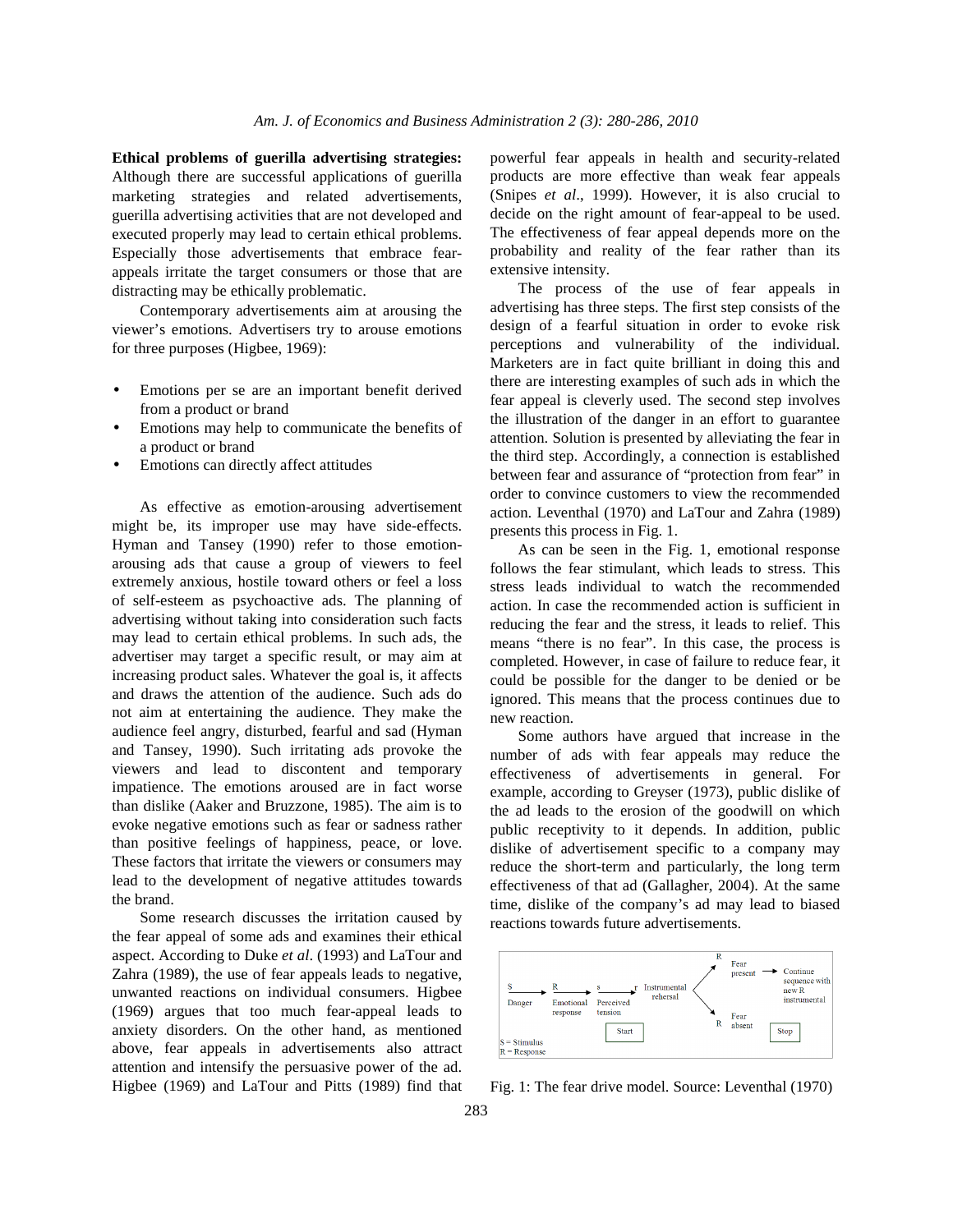Other ethical problems of guerilla marketing include the trespassing on private property, defacing private or public property and not getting permission from the property owners. Curran and Seaton (1997) has argued that placing Burger King stickers on bus schedules to indicate store locations may be considered an act of vandalism (Zuo and Veil, 2006). Pictures or pamphlets placed illegally on other places (public buses, bus stops, building walls) also point out to the same problem.

 Guerilla marketing may include some dangers. For example, ads placed in the middle of the road may distract the drivers, thus causing traffic accidents (Zuo and Veil, 2006). In addition, guerilla ads placed on public buses, cabs, or private vehicles, both because of their content and their design carry the risk of traffic accidents by jeopardizing the traffic flow.

## **MATERIALS AND METHODS**

 In this study, a critical assessment of the printed and visual discourses of guerilla ads is made. For this part of the study, first an internet search of guerilla ads were carried out and then, five examples that are believed to be ethically problematic were chosen. These five examples are presented below.

**D.D. Dirin (pesticide firm):** In a guerilla ad for an exterminator company called D.D. Dirin, a fake cockroach is placed through the houses' doors. The person who enters the house sees the roach and attempts at killing it, but realizes that the insect is not alive. When the cockroach is turned upside down, it is seen that it is nothing more than a brochure. The brochure includes a short note about how easy it is for the insects to get inside the houses and together with the name and the contact information of the company.

**24 (serialized film):** Channel 2 in Belgium executed a guerilla campaign for the TV series 24, which is also broadcast in Turkey in Cnbc-E and has a lot of fans. The poster that was prepared for the campaign shows scenes of traffic pull over in the city center of Antwerp, creating the sense that there is a biological danger. In the poster, there are pictures of men with masks and special uniforms distributing flyers that state the presence of a deadly virus. In these flyers, after the word "Caution" comes the statement: "There is a fatal virus in the city. Go home now; close your windows and doors. Turn on your television". Under the flyer, there is the logo of the TV channel and the series 24.

**Perlodent (toothpaste):** In a toothpaste ad that is attached to the bottle opener apparatus of the Coca Cola vending machine a woman opening the bottle with her strong and white teeth is displayed. When a customer uses the bottle opener part of the vending machine it is the woman with her white teeth that opens the bottle, thus the advertisement aims at giving the impression that the toothpaste is very effective.

**Kill Bill (movie):** In this guerilla advertisement that was used in the washroom of a movie theatre, there is a shocking image seen from the outside the toilet cabin. In the image there is blood leaking from under the door of the cabin. But when the door is opened it is realized that this is a sticker that shows the release date of the movie "Kill Bill".

**Pringles (potato chips):** In this guerilla type ad, a fake potato chip is placed on the wiper of the back window of a cab. On the right side of this window, there is the picture of a man and a Pringles box is placed on the left side. Every time the wiper is turned on, it moves from left to right, thus leading to the impression that the potato chip that goes out of the Pringles box goes into the mouth of the men in the picture.

### **RESULTS**

 D.D. Dirin advertisement is not only inventive and catchy but also irritating because the feelings of disgust it evokes in the prospects.

 In terms of ethical terms, we may say that fearappeal is used intensely in serialized film 24. Both the uniforms and the masks and the warning text reflect a fatal danger and this leads to anxiety and misunderstanding.

 In Perlodent ad, on which the brand name and logo also displayed, is ethically questionable especially for the potential effects it can have on children. It is not hard to imagine the negative consequences of the ad on children especially when we consider the fact that kids usually imitate the behaviors they find interesting. In the absence of a parent or a guard, the kid may attempt at opening such metal lids, which may lead to serious injuries.

 It is possible to argue that the horrifying fearappeal used in Kill Bill study is ethically problematic. The images used in this ad may have negative consequences for the viewers. Especially if the person that is exposed to these scenes is a kid, this may cause psychological problems and even end up the kid not being able to go to the restroom alone.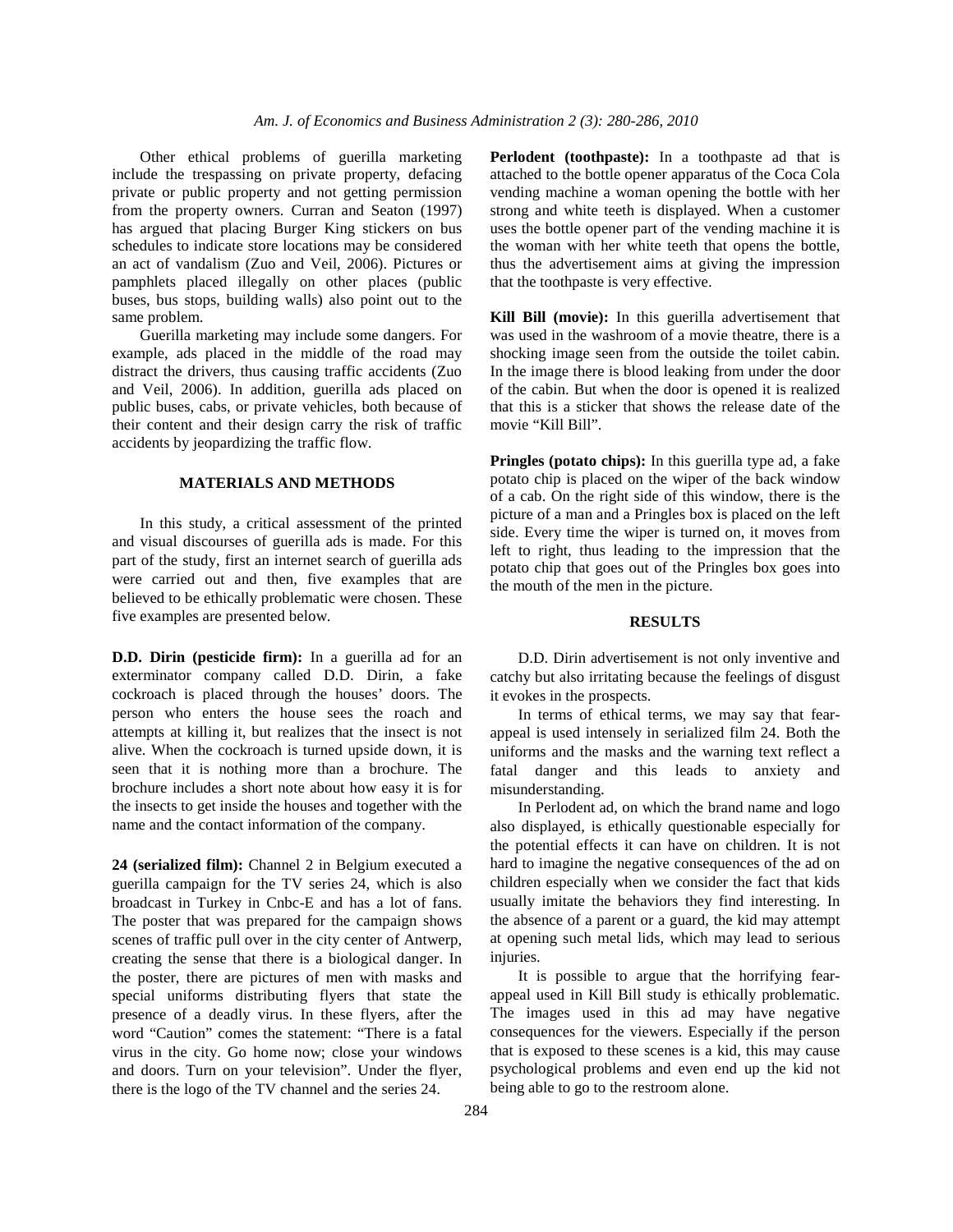In Pringles ad, it is highly likely for the driver that is behind the cab to be distracted when going through the traffic. This ad which may lead to accidents is just as ethically problematic as the others.

## **DISCUSSION**

 As previously mentioned, nature of guerilla advertising brings the ethicality of some practice into question. Guerrilla ads that use extensive fear-appeal may cause irritation and lead to anxiety disorder in consumers. Assessment of the ads above indicated that 24, D.D. Dirin and Kill Bill examples used this appeal. Apart from causing ethical problems, such guerilla advertising strategies that irritate prospects may also lead to the development of negative attitudes towards the brand.

 Guerilla advertising even carries some dangers. For instance, ads placed in the middle of the road or on public buses, cabs, or private vehicles (as in the case of the Pringles ad) may cause traffic accidents as it distracts the drivers. Their content and design may carry the risk of jeopardizing the traffic.

 Guerilla advertisement sometimes may have a negative effect on children. Behavior imitations like opening metal lids by teeth, which is mentioned in Perlodent ad, may be a problem for kids as it may cause tooth or mouth injuries. Therefore, firms should add a caution note at the bottom of the poster to warn the kids not to try the same thing.

 Trespassing on private or public property without getting permission is the other ethical problem of guerrilla advertising. Placing pictures or flyers illegally on public buses, bus stops, building walls etc. indicates this problem.

 As it can be understood from the discussion of the subject and the examples presented, a boundary must be maintained between creative strategies of guerilla marketing and their irresponsible applications. Despite the unrestrained nature of guerilla activities, ethical, legal and social boundaries must be achieved.

 In order to obtain more effective and generalizable results, future studies should address the ethical problems caused by other guerilla marketing tools instead of guerrilla advertising. Different types of guerilla marketing applications and the ethical problems they cause should be demonstrated using concrete examples and data.

#### **CONCLUSION**

 The goal of guerilla ad is to increase customer awareness and interest through the product and its associated brand. Acceptability of a guerilla ad is related to its ends rather than its means. Although there are successful examples of guerilla marketing strategies, some of guerilla advertising implementations that are prepared and executed without certain boundaries may lead to ethical problems. Those ads, which include fear-appeal, irritate the prospects and distract attention, may be problematic in ethical terms.

 It is argued that the use of extensive fear-appeal may reduce the effectiveness of advertisements in general. Public dislike of an ad may lead to the erosion of the goodwill and may reduce the short-term and particularly, the long term effectiveness of that advertisement. At the same time, dislike of a company's ad may have negative effects on future advertisements. Firms should continue to search for creative ways to connect with their customers, but they have to implement these new strategies in a more responsible manner because the ethicality of guerilla ad is measured by its consequences.

### **REFERENCES**

- Aaker, D.A. and D.E. Bruzzone, 1985. Causes of irritation in advertising. J. Market., 49: 47-57. http://www.jstor.org/stable/1251564
- Ay, C. and A. Unal, 2002. New marketing approach for SMEs: Guerilla marketing. J. Manage. Econ., 9: 75-85. http://www.bayar.edu.tr/~iibf/dergi/pdf/C9S1\_220 02/caau.pdf
- Budak, G. and G. Budak, 1998. A Behavioral. Approach to Public Relations. 2th Edn., Baris Basimevi, Turkey, ISBN: 975-486-474-8, pp: 247.
- Curran, J. and J. Seaton, 1997. Power without Responsibility: Press and Broadcasting in Britain. 5th Edn., Routledge, USA., ISBN: 0-415-24390-4, pp: 432.
- Duke, C.R., G.M. Pickett, L. Carlson and S.J. Grove, 1993. A method for evaluating the ethics of fear appeals. J. Public Policy Market, 1: 120-129. http://www.jstor.org/stable/30000117
- Firlar, B.G., 2005. Millennium advertisements in Turkey: A study for determining Aegean University youth's attitudes towards impulsive advertising theme. Bilig, 33: 23-43. http://www.yesevi. edu.tr/bilig/biligTur/pdf/33/23- 43.pdf
- Gallagher, B., 2004. Guerilla marketing and branding. MarketingTurkiye. http://www.marketingturkiye.com/yeni/Soylesiler/ Soylesi\_Detay.aspx?id=28